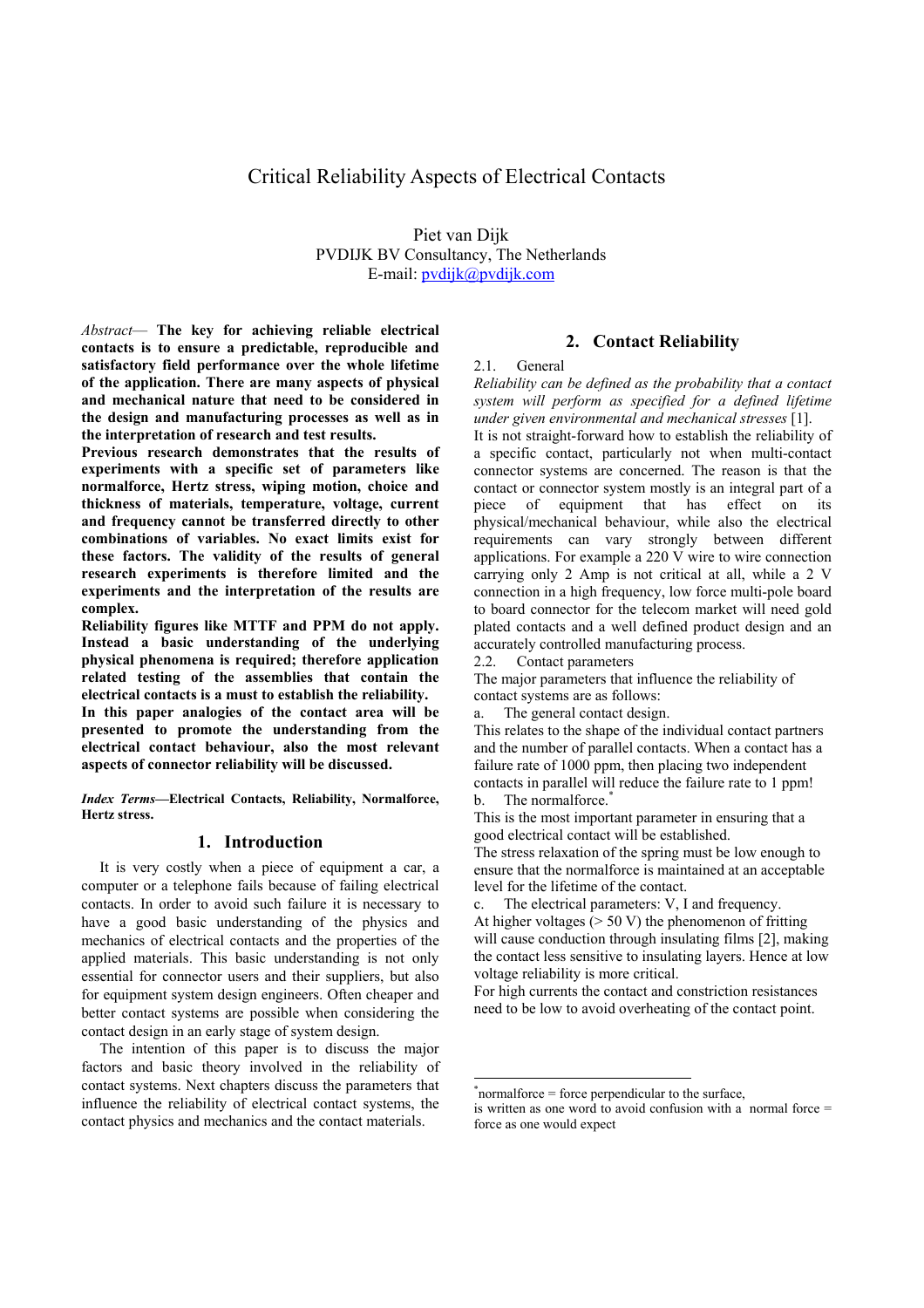High currents can also improve a contact by softening the material in the contact spot but when it comes to welding it will cause extreme wear and thereby compromise the achievable number of mating cycles.

At high frequencies (>1 GHz) the signal integrity and the absence of short interruptions are of concern. Also contacts for shielding and grounding, for example in coax connections, become increasingly critical and do no longer allow resistive, capacitive or unstable connections, also not for grounds and shields.

d. Wear.

The number of mating cycles should not deteriorate the contact to a degree that the reliability becomes compromised.

Shock, vibration and difference in thermal expansion can cause motion between interfaces that will also result in wear or even fretting wear.

e. The environmental parameters.

The temperature and temperature changes in the application can have a strong effect on the contact reliability. Stress relaxation, diffusion and corrosion are temperature related. Also the humidity, changes of humidity and the presence of pollutants and dust particles in the atmosphere can have a strong effect [3]. 2.3. MTTF and PPM figures.

The reliability figures such as MMTF (Mean Time To

Failure) and PPM (defect Parts Per Million) are defined for applications where a test under normalized conditions can be done. However these methodologies are not meaningful for contact systems that are used in various applications with different electrical, mechanical and/or environmental parameters.

2.4. The POF (Physics of Failure) approach. Several authors [1] [4] introduce the POF method, which requires the identification of potential failure modes and the development of a test program to predict the reliability for each specific application. This is generally the best approach used to establish the reliability of electrical contact systems.

# **3. Contact Physics and analogies**

Contact surfaces are depicted as a collection of small spots (so-called contact asperities or a-spots) where the current is transmitted from one surface to the other [5]. Fig. 1 shows a picture from an area of 80x80  $\mu$ m of a metal surface made by atomic force microscopy [6]. The upper picture at the left shows the roughness of a typical rolled connector material surface. Peaks are about 1 µm high. The vertical scale is more magnified than the horizontal scale, as usual in roughness measurements, therefore one of the peaks is shown in true proportion in the under left picture. The upper right picture shows the remaining plastic deformation of the surface after release of the force. The picture under at the right shows the ground plane of the deformed surface peaks, which is comparable to how a



Fig. 1. Surface roughness measured over a 80x80 µm area by Atomic Force Microscopy before and after application of a 1N normalforce on a gold plated surface (upper pictures), roughness in realistic proportion and ground plane of the deformed peaks (lower pictures). (Source: Wake Forest University)

collection of a-spots would look like. An analogy can be made between such a contact surface and a geological landscape by trying to imagine a contact surface at hundred million times magnification [7]. Then a surface area of 1x1 mm transforms to 100x100 km. A 1 µm thick coating on such a surface with height differences of  $1 \mu m$ transforms to a 100 meters thick layer, a stack of 4000 layers of golf balls, on top of 100 meters high hills.

A contact area of about 40x40 µm magnified becomes about 4x4 km. Not all of this area is in electrical contact; it is just the general area in which hill tops touch, forming a much smaller real area of mechanical contact, depending primarily on the normalforce and the hardness of the surface layer. The electrically conductive area can be even smaller and depends on the amount and nature of nonconductive contaminants at the contact interface.

A second analogy can be made by comparing the pressure drop of water current streaming through a shower head to the voltage drop of electrical current through a cluster of aspots in the contact zone [8]. The size of the holes in the shower head is then compared to the a-spot diameters, their size depends on the normalforce and hardness of the surface layer (usually the plating layer). The cluster diameter compares to the shower head diameter and depends on the normalforce, the contact radii and the base material. This diameter can be calculated using the Hertz theory. Fig. 2 shows graphs of the Hertz stress and spot diameters as a function of normalforce. Plating layers are generally thin compared to the Hertz stress distribution; their behaviour is therefore like a membrane on top of the elastically deforming substrate.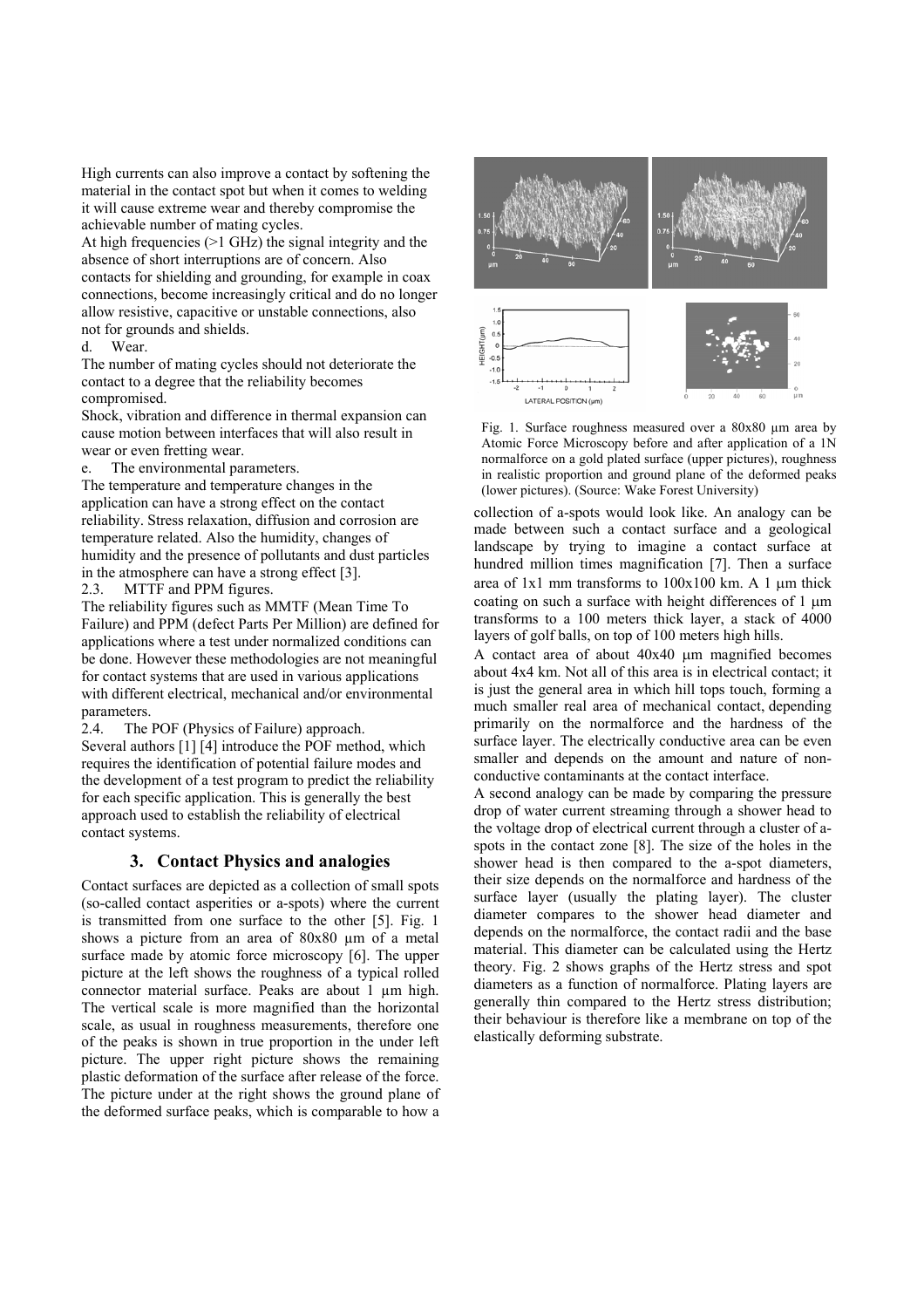**Hertzian stress distribution** 





Fig. 2. Hertz stress and contact spot diameter versus normalforce for different values of the equivalent contact radius according to the Hertz theory (sphere to flat).

### **4. Contact Mechanics**

Contact mechanics involves two factors, achieving and maintaining forces and controlling the effect of motion. Achieving a normalforce is generally done by deflecting a spring. This introduces tolerances on the spring deflection as well as on the spring rate; hence inside and between production lots the normalforce will have a certain range wherein it varies. The graph of Fig. 3 gives two examples of spring characteristics where such a tolerance range is shown. The graph in Fig. 4 shows a graph for the insertion and withdrawal forces, this range is even wider because not only the normalforce has a range, also the geometrical shape of pin tip and receptacle entrance and their tolerances have an effect on the peak force needed to load the spring. Also the friction coefficient has a direct effect on the insertion and sliding forces. The graphs show that force control is difficult, yet critical because low forces



Fig. 3. Examples of two spring characteristics: the normalforce depends on the spring deflection and on the spring rate and their respective tolerances.



Fig. 4. The insertion force depends on the normal force, the contact geometry and on the co-efficient of friction

make contacts sensitive to effects of motion, dust and corrosion; high forces generate high insertion/withdrawal forces and high wear.

There are different causes for motion between contact surfaces. In the first place mating cycles will cause wear and can move corrosion or dust particles from the wear track into the contact area. Suitable test sequences including mating cycles, ageing and corrosion tests will predict whether a combination of materials, contact geometries and normalforce will survive a required number of mating cycles. A mating process should always incorporate some sliding action, the so-called "wiping motion", even in compression spring situations. This serves to deform and clean the contact surface and to push contaminants and dust aside. A wiping motion of  $100 \mu m$ is generally sufficient [9]. It follows that there is always some wear involved and that only a limited number of insertion cycles can be withstood. The achievable number of mating cycles depends on surface materials, contact geometries, normalforce, insertion track length and friction/lubrication. Ideally the mating contact surfaces should not move other than during insertion/withdrawal cycles. The whole assembly that includes the connector must be considered from the point of view of whether potential causes of motion exist. Possible causes are differences in thermal expansion, shock and vibration, play in the construction and effects from external forces by insufficient strain relieve.